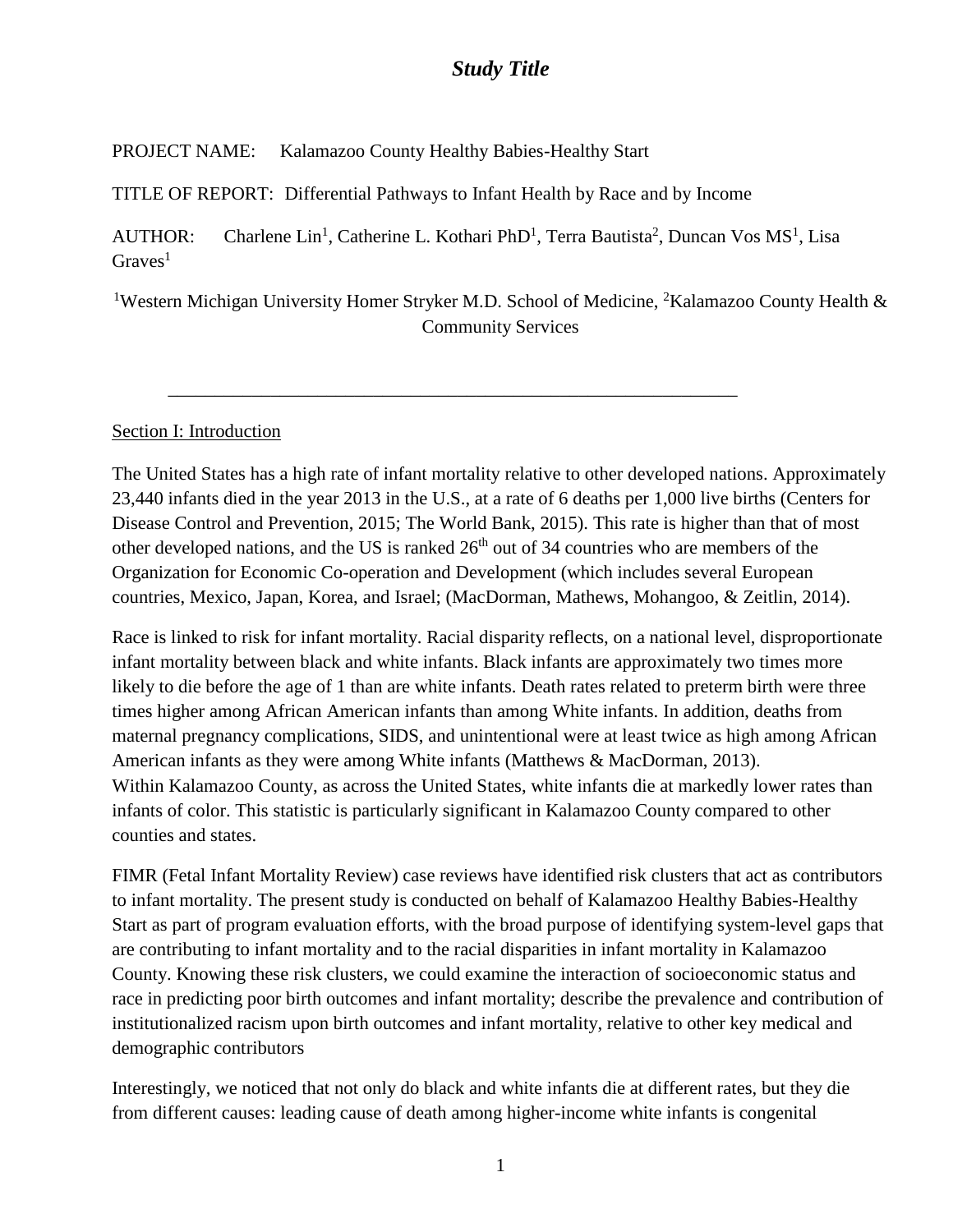anomalies compared to prematurity, which is the leading cause of death among higher-income infants of color. The analysis of whether infants from different racial and socioeconomic groups have different factors which impact prenatal health, birth outcomes and infant survival make this study unique.

### *Key Questions:*

The goal of the current study was to examine whether variations in infant health by race and by income were associated with different sets of predictors, including maternal demographics, health behaviors, obstetric history, maternal health condition, prenatal care.

#### Section II: Process / Methodology:

#### *Study Design:*

Retrospective review using population-based cross-sectional study using secondary analysis of infant birth and death records.

#### *Population & Study Sample:*

Kalamazoo County residents during the study period, 2008 through 2014 (N=21,858)

#### *Data Collection & Measurement:*

Database used contains administrative records from Vital Statistics and from Kalamazoo County Prosecuting Attorney Administrative Records (PAAM). The quantitative portion of the study will involve linkage and secondary analyses of the following data sets:

- 1. Kalamazoo County birth records dataset (2006-2015), with identifiers
- 2. Kalamazoo County linked birth-death dataset (2006-2015), with identifiers
- 3. Kalamazoo County infant death certificates (2016-2017), and matched birth certificates
- 4. Kalamazoo County Prosecuting Attorney Adult Case Tracking administrative database of charging requests (2005-2017)

In a separate analysis, summary descriptive analysis will be conducted using a deidentified dataset of Kalamazoo Fetal Infant Mortality Review (FIMR) team case reviews, exported from the NFIMR national database.

#### *Statistical Analysis:*

Study outcome was defined as infant health: full-term gestation (>37 weeks), adequate birthweight (>2,500 grams) and infant survival to first birthday. Predictors included maternal demographics, health factors and prenatal care. Generalized estimating equation models, stratified by race (of color, white) and income (Medicaid, private insurance), were conducted with two-sided statistical significance set at *α*<.05. Each predictor was tested through Baron and Kenny's process of mediation.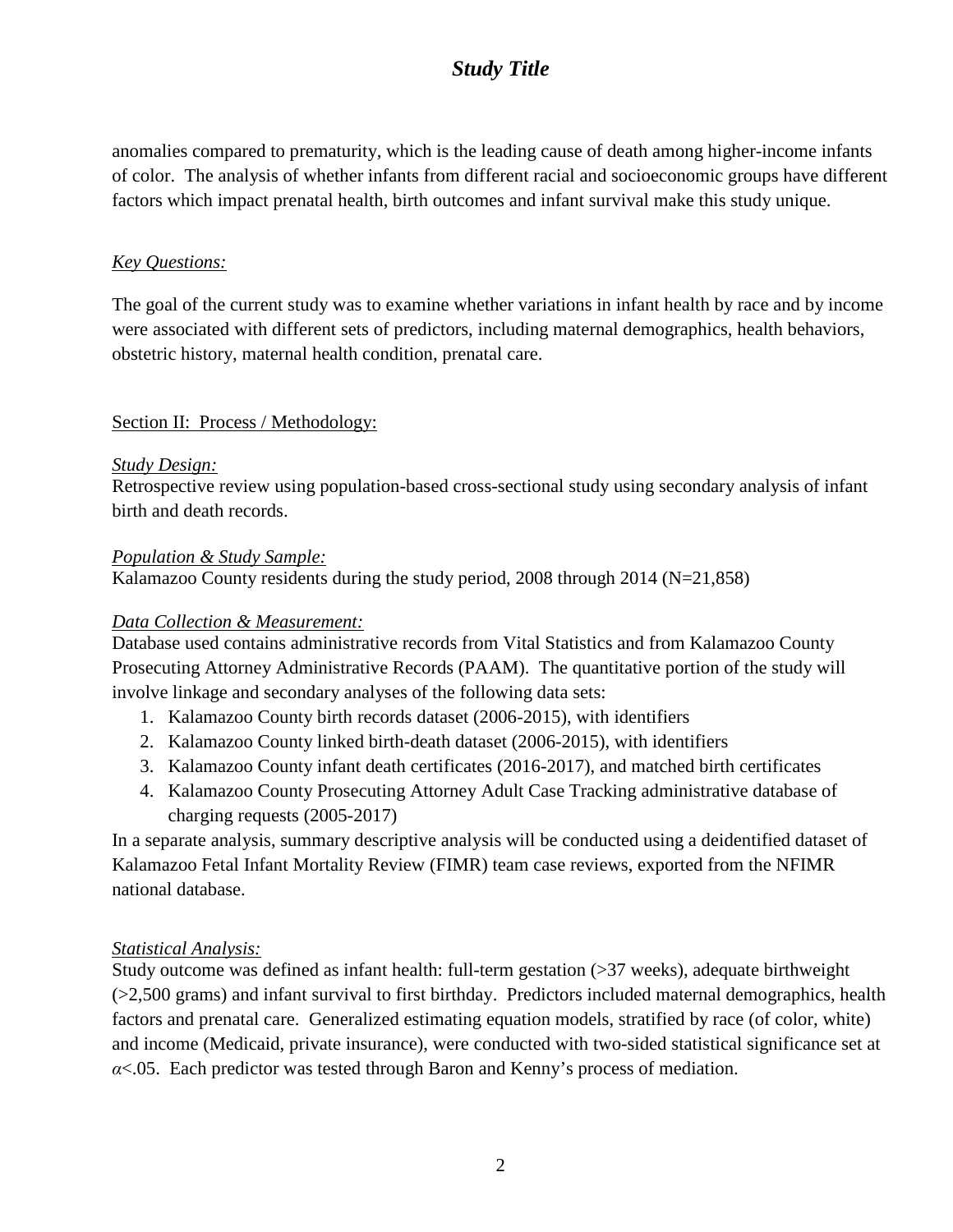## Section III: Findings

### *Results:*

Eighty seven percent (87.2%, 18,783 of 21,858 births) resulted in a full term, adequate weight infant who survived its first year. Regarding health risk and protective factors, white infants were 3.97 times more likely to be higher-income than infants of color. Higher-income women lower prevalence of the following risk factors: adolescent pregnancy, prior poor birth outcome, chronic disease, late prenatal care, STI, prenatal smoking. Stratification revealed important differences regarding determinants of infant health based upon race and income. To begin with, higher income status was protective for white infants but not for infants of color (income: white aOR1.39 (1.21, 1.60) / of color aOR 0.88 (0.69, 1.12). This is true for education, no fertility treatment, appropriate BMI, and no tobacco use. Additionally:

- Having a **prior poor birth outcome**, the greatest risk to infant health overall, was more prevalent and was associated with greater risk to infants of color and to low-income infants
- **First trimester prenatal care,** a protective factor, was more prevalent and brought significant health gains to white infants and to higher income infants but not to infants of color or lowincome infants

Multivariable generalized estimating equations confirmed that, even after accounting for key contributors, race and income were significant independent predictors of infant health: white infants and higher-income infants had better health than infants of color and lower-income infants (race aOR 1.40 (1.26, 1.56) and income aOR 1.33 (1.18, 1.50)). A race-by-income interaction was tested, but did not improve model's prediction of infant health. Living in Kalamazoo County as a white person, and being part of a higher income group significantly increases one's chance of good birth outcome.

### *Conclusions:*

Infants of color face different health risks than white infants; risks that vary not just in magnitude but in the character. The same is true for low- and high-income infants. This points to the need for tailored approaches to risk assessment, clinical care and public health interventions; such as patient centered clinical care models at the individual level and targeted population-level interventions which structure resources to meet the nature and degree of risk specific to a group. A singular preventive care model would not fit all.

## *Recommendations & Resources*

- Ahern, J., Pickett, K. E., Selvin, S., & Abrams, B. (2003). Preterm birth among African American and white women: a multilevel analysis of socioeconomic characteristics and cigarette smoking. *Journal of Epidemiology and Community Health*, *57*(8), 606–611.
- Ashford, K. B., Hahn, E., Hall, L., Rayens, M. K., Noland, M., & Ferguson, J. E. (2010). The effects of prenatal secondhand smoke exposure on preterm birth and neonatal outcomes. *Journal of Obstetric, Gynecologic, and Neonatal Nursing: JOGNN / NAACOG*, *39*(5), 525–535. http://doi.org/10.1111/j.1552-6909.2010.01169.x

Bada, H. S., Das, A., Bauer, C. R., Shankaran, S., Lester, B. M., Gard, C. C., Higgins, R. (2005). Low birth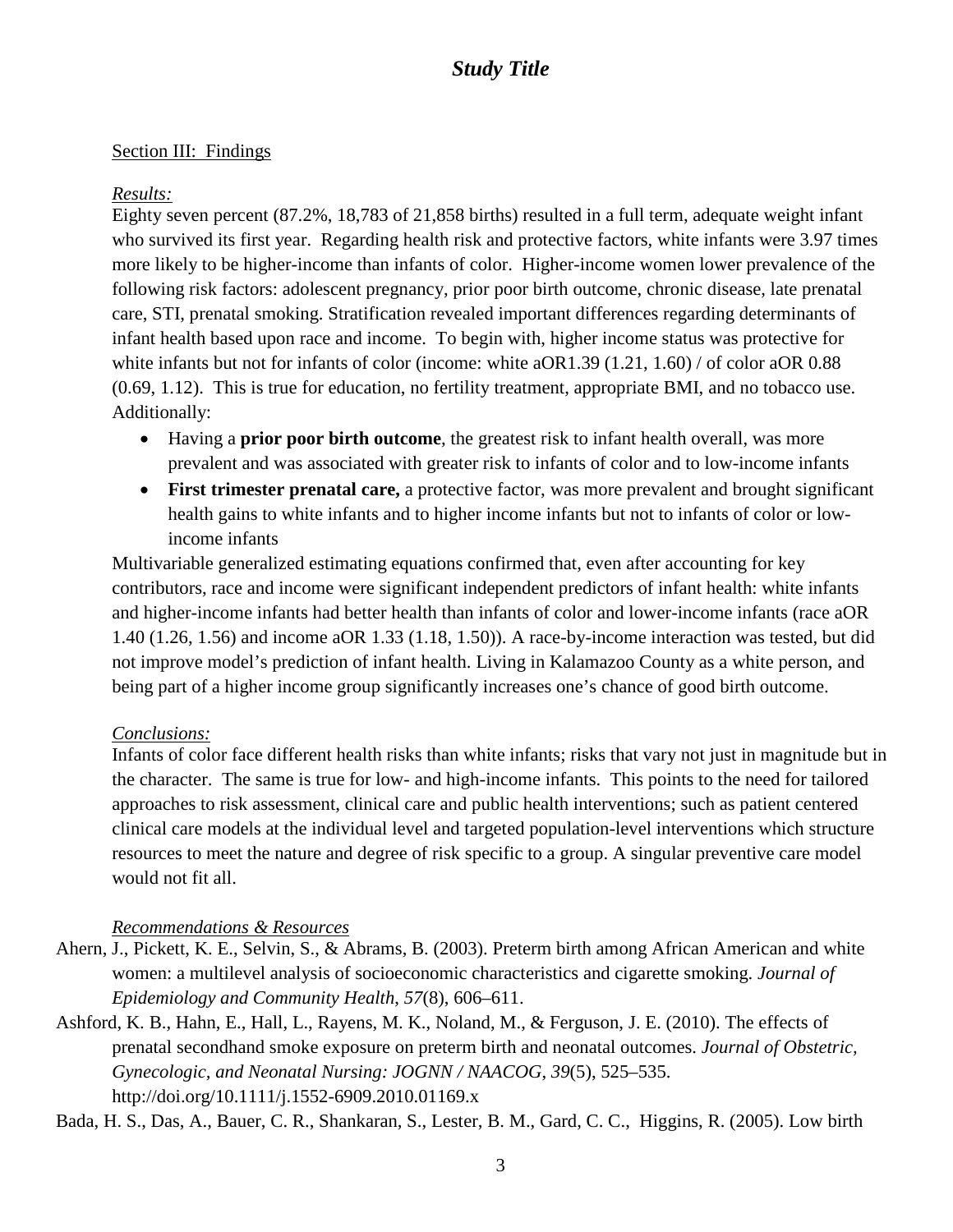weight and preterm births: etiologic fraction attributable to prenatal drug exposure. *Journal of Perinatology: Official Journal of the California Perinatal Association*, *25*(10), 631–637. http://doi.org/10.1038/sj.jp.7211378

- Byrd, D. R., Katcher, M. L., Peppard, P., Durkin, M., & Remington, P. L. (2007). Infant mortality: explaining black/white disparities in Wisconsin. *Maternal and Child Health Journal*, *11*(4), 319–326. http://doi.org/10.1007/s10995-007-0183-6
- Cai, J., Hoff, G. L., Dew, P. C., Guillory, V. J., & Manning, J. (2005). Perinatal periods of risk: analysis of fetal-infant mortality rates in Kansas City, Missouri. *Maternal and Child Health Journal*, *9*(2), 199– 205. http://doi.org/10.1007/s10995-005-4909-z
- Callaghan, W. M., MacDorman, M. F., Rasmussen, S. A., Qin, C., & Lackritz, E. M. (2006). The contribution of preterm birth to infant mortality rates in the United States. *Pediatrics*, *118*(4), 1566–1573. http://doi.org/10.1542/peds.2006-0860
	- Cnattingius, S., Villamor, E., Johansson, S., Edstedt Bonamy, A., Persson, M…& Granath, F. (2013). *JAMA.* ;309(22):2362-2370. doi:10.1001/jama.2013.6295.
- El-Mohandes, A. A. E., Kiely, M., Gantz, M. G., & El-Khorazaty, M. N. (2011). Very preterm birth is reduced in women receiving an integrated behavioral intervention: a randomized controlled trial. *Maternal and Child Health Journal*, *15*(1), 19–28. http://doi.org/10.1007/s10995-009-0557-z
- Hauck, F. R., Herman, S. M., Donovan, M., Iyasu, S., Merrick Moore, C., Donoghue, E., Willinger, M. (2003). Sleep environment and the risk of sudden infant death syndrome in an urban population: the Chicago Infant Mortality Study. *Pediatrics*, *111*(5 Pt 2), 1207–1214.
- Hauck, F. R., Moore, C. M., Herman, S. M., Donovan, M., Kalelkar, M., Christoffel, K. K., … Rowley, D. (2002). The contribution of prone sleeping position to the racial disparity in sudden infant death syndrome: the Chicago Infant Mortality Study. *Pediatrics*, *110*(4), 772–780.
- Hogue, C. J. R., Parker, C. B., Willinger, M., Temple, J. R., Bann, C. M., Silver, R. M., … Eunice Kennedy Shriver National Institute of Child Health and Human Development Stillbirth Collaborative Research Network Writing Group. (2013). A population-based case-control study of stillbirth: the relationship of significant life events to the racial disparity for African Americans. *American Journal of Epidemiology*, *177*(8), 755–767. http://doi.org/10.1093/aje/kws381
- Kothari, C. L., Zielinski, R., James, A., Charoth, R. M., & Sweezy, L. del C. (2014). Improved birth weight for Black infants: outcomes of a Healthy Start program. *American Journal of Public Health*, *104 Suppl 1*, S96–S104. http://doi.org/10.2105/AJPH.2013.301359
- Kramer, M. S., Demissie, K., Yang, H., Platt, R. W., Sauvé, R., & Liston, R. (2000). The contribution of mild and moderate preterm birth to infant mortality. Fetal and Infant Health Study Group of the Canadian Perinatal Surveillance System. *JAMA*, *284*(7), 843–849.
- LaVeist, T.A. (1989). Linking Residential Segregation to the Infant-Mortality Race Disparity in U.S. Cities. *Sociology and social research, 73*(2), 90-94.
- Loggins, S., & Andrade, F. C. D. (2014). Despite an overall decline in U.S. infant mortality rates, the Black/White disparity persists: recent trends and future projections. *Journal of Community Health*, *39*(1), 118–123.<http://doi.org/10.1007/s10900-013-9747-0>
	- MacDorman MF, Hoyert DL, Mathews TJ. Recent declines in infant mortality in the United